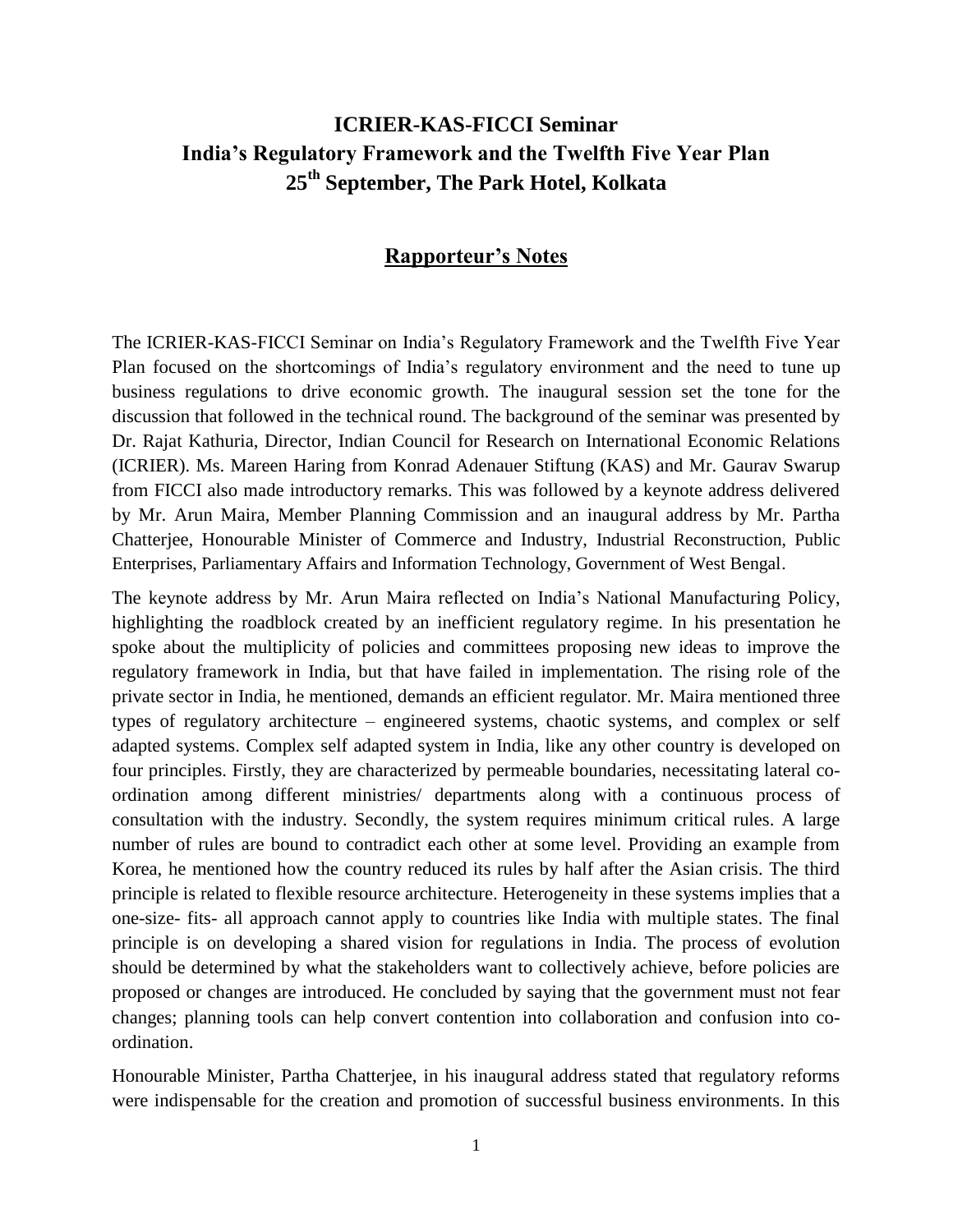context, he highlighted initiatives taken by the West Bengal Government to overcome the complex and ambiguous nature of regulations governing businesses in the state. Some of these policies include the creation of a Single Window System for industrial start-ups, popularly referred to as *Shilpa Sathi*. The reduction in complexity was highlighted by the reduction in documentation requirements for starting new businesses. The State was also working on an Act to implement Single Window Clearance and eventually introduce web-enabled systems to stream line the process further. Other government to business services such as taxation, registration, payment of stamp duties, have been simplified. Additionally, the government has introduced etendering and e-procurement to minimize the delay in execution of government projects. The reforms are driven by the government's agenda to make their growth process efficient and inclusive.

The technical session brought together multiple perspectives on the issue of regulations, with specific focus on regulatory frameworks in India. All four presenters, Mr. Roland Lomme, World Bank, Dr. Navroz Dubash, Centre for Policy Research (CPR), Dr. Rajat Kathuria, ICRIER, and Dr. Unni, IIM Calcutta reiterated the need for regulations, highlighting its role in achieving a fair-level of industry competition, job creation, access to markets, and overall industry efficiency.

Chair for the technical session, Mr. Roland Lomme briefly discussed the indicators for governance and burden of government regulation. Mr. Lomme stated that assessment of business regulations was a challenging exercise on several grounds. The objectivity of these indicators must therefore be treated with caution when assessing the regulatory environment of a country. He also stated that regulations if not implemented well can result in perverse reactions. Regulatory frameworks must be mapped across the different levels of administration. Any overlaps or obsolescence must be identified. Capacity building must be matched to ensure enforcement of regulations. He also highlighted the gender gap index, and stated that India ranked  $125<sup>th</sup>$  out of 135 countries on women in economic participation and 17 on women in economic empowerment. Regulations can be used as a tool to meet industry objectives and reduce transaction costs. In case of India, the transaction costs are very high. Some states in India have introduced regulatory reforms, others much learn from them. Emulating the best performers might help improve the overall regulatory environment in India

Dr. Navroz Dubash in his presentation spoke about the proliferation of independent regulatory authorities in India. These law-backed specialized agencies already exist in sectors such as telecom, electricity, banking and finance. Regulators are now being proposed in other industries which include education, health, real estate, etc. Though regulators are perceived as panacea to industrial issues, in case of India most regulators have not delivered. Dr. Dubash focused on infrastructure regulations in India. He explained how regulations as a global phenomenon are associated with the process of privatization and liberalization. He alluded to the work of Levi-Faur et al to highlight the rising number of regulatory agencies in different countries over the last four decades. In a recently published book on the Regulatory State of the South Dr. Dubash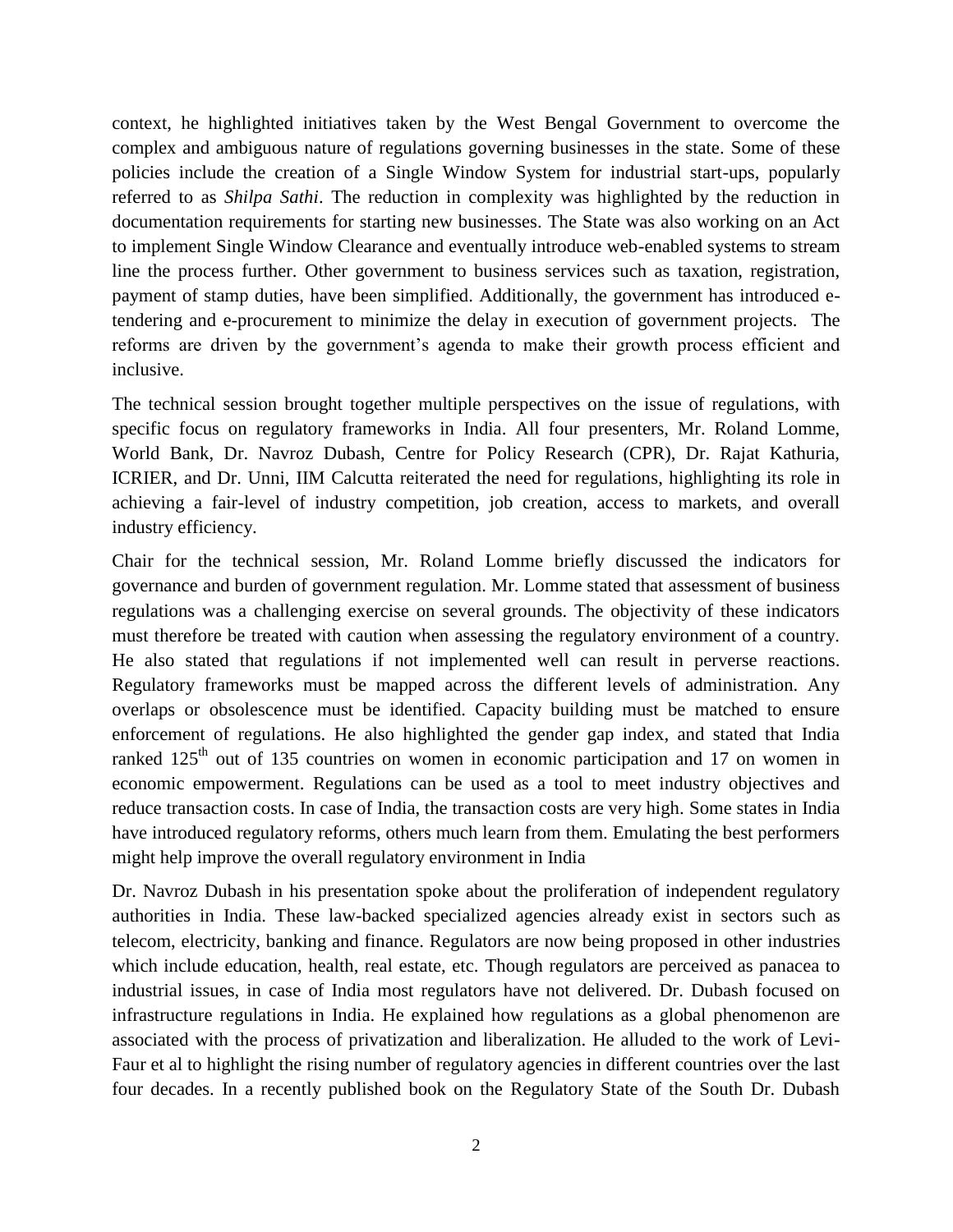highlights that regulatory agencies are often transplanted without an understanding of the local context. With respect to India he highlighted three common myths which challenge the efficacy of regulators. The first is on regulators depoliticizing decision making, second is on selection of the right person to ensure independence, and finally on the legitimacy of a single technical answer. He concluded by stating that regulators cannot achieve good governance under all circumstances, and requires co-ordination with other stakeholders including judiciary, bureaucracy, etc.

Dr. Rajat Kathuria in his presentation also focused on regulations in the infrastructure sector. He highlighted the thrust for infrastructure investment and the projected investment requirement in India's  $12<sup>th</sup>$  year plan. The infrastructure sector is characterized by extensive economies of scale and scope that limit competition. Other aspects of the sector include long investment gestations, applicability to a broad range of users, and sensitive pricing. These characteristics drive the need for regulation in infrastructure to ensure competition, affordable accessibility, and harness benefits of spill-overs into other sectors. Dr. Kathuria spoke about the need for sequencing in regulations. Regulators in most cases result from reform (e.g. telecom sector in India), and become absolutely necessary with privatization. Regulators must have competent staff, operate in a statutory framework that fosters competition, operate independently, (independent of the service operators and the government), and follow principles of integrity, transparency, and accountability in order to be effective. However in practice most regulators are an arm of the government and lack human resources. He concluded by stating that as a discipline regulation is best approached from multiple perspectives using instruments of economics, political economy, law and public policy. With respect to infrastructure regulations in India, the proposed multiindustry regulator, despite its attractiveness, is not in the short run, and should remain a long term vision for the government.

The final speaker Dr. Unni approached the topic of regulations by highlighting the achievements of three prominent regulations in India that deserve mention in the financial sector. The first among these was new Companies Act of 2013. The new Act resulted from a process of public consultations. The Act proposes several changes which address the need of corporate India today, but is not self contained. It increases the scope for multiple interpretations and leaves a free hand for bureaucracy to introduce additional rules. The second prominent regulation has been the establishment of SEBI, the capital markets regulator in India. Dr. Unni referred to the regulatory response of SEBI during the 2008 scam related to a leading IT company in India. SEBI introduced a new chapter in its regulations to address the concerns of employees and minority shareholders in the best manner possible. The third success story for India is the Competition Act of 2002 and the subsequent establishment of the Competition Commission of India. Dr. Unni highlighted the success stories for each of the regulators. He concluded on a positive note appreciating the improvements in regulatory responses in India, especially with respect to the financial sector.